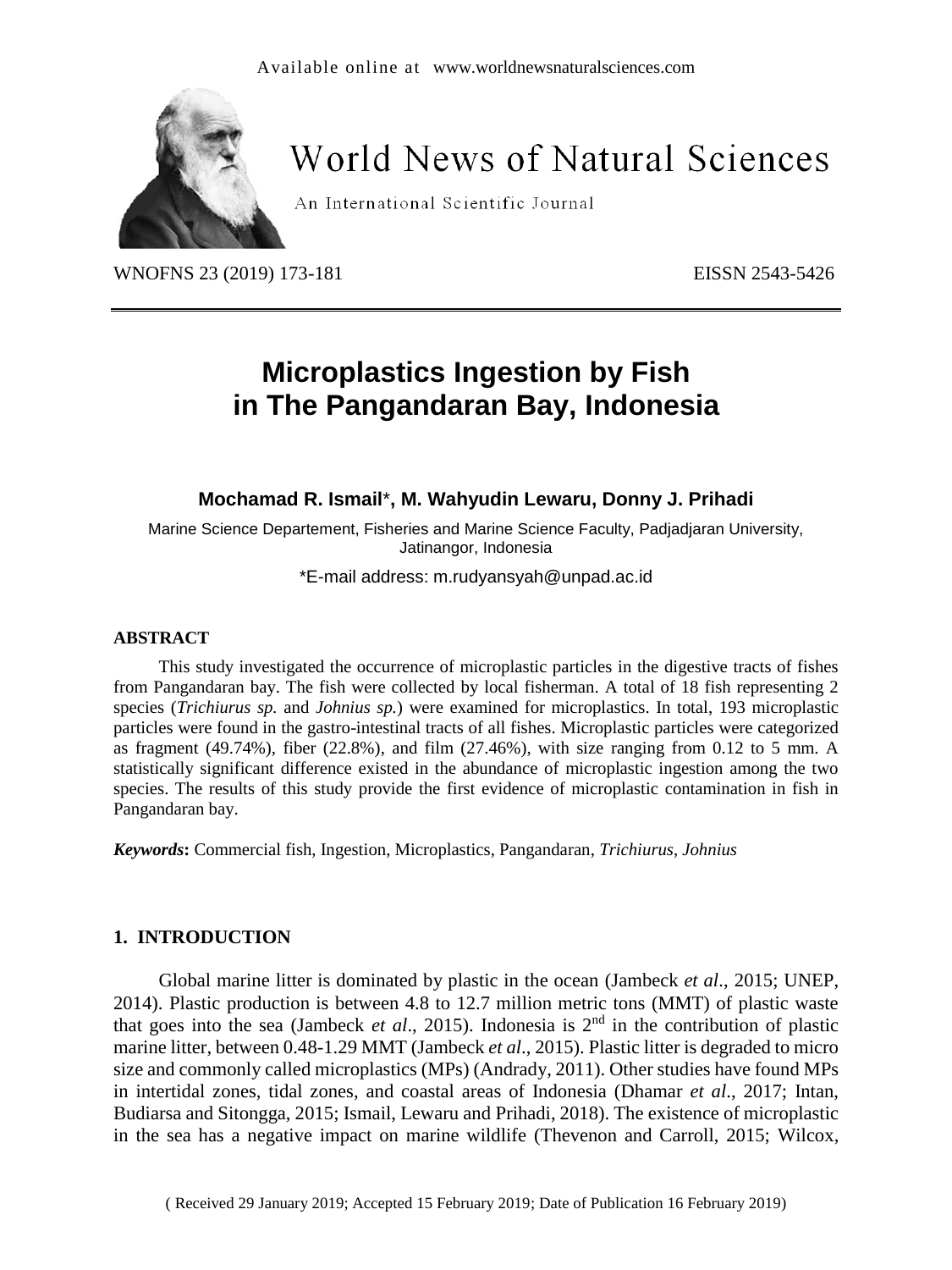Mallos, Leonard, Rodriguez, and Hardesty, 2016). The MPs particles are potential toxic to fish, i.e physical and chemical toxicity, because basically microplastic absorbs addictive substances and other monomers that are toxic (Browne, Niven, Galloway, Rowland, and Thompson, 2013; Mato, Isobe, Takada, Kanehiro, Ohtake, and Kaminuma, 2001). Beside that, the presence of MPs in the body of fish can reduce fish fitness and then lead to death (Tosetto, Williamson, and Brown. 2017; Wright, Thompson, and Galloway, 2013). The MPs can be absorbed by the tissues of the body of the fish which can then be transferred to other higher trophic organisms (Farrell and Nelson, 2013). This is very dangerous if the fish is consumed by humans. The level of plastic pollution and feeding habits are important factors that influence consumption of plastic in fish (Romeo, Pietro, Pedà, Consoli, Andaloro, and Cristina, 2015; Ismail *et al*., 2018; Jabeen, Su, Li, Yang, Tong, Mu, and Shi, 2016). The entry of MPs into the body of the fish is caused by accident or wrong prey (Jantz, Morishige, Bruland, and Lepczyk, 2013; Setälä, Fleming-Lehtinen, and Lehtiniemi, 2014). In global studies, the highest percentage of plastic pollution has been reported in marine fish (68% of selected samples), then pelagic fish, demersal fish and freshwater fish (Abbasi, Soltani, Keshavarzi, Moore, and Hassanaghaei, 2018). Microplastics is found in the digestive tract (GIT) (Jabeen *et al*., 2016; Kolandhasamy, Su, Li, Qu, Jabeen, and Shi, 2018).

This paper aims at evaluating the presence of microplastic in Indonesian sea, so it is necessary to investigate microplastics accumalated in commercial fish, sediments and water columns. The purpose is to show that the existence and the microplastic particles are threat to the marine ecosystems in Indonesia. In this study, MPs pollution was investigated on fish from Pangandaran Bay. The abundance, morphotype and size of plastics are recorded throughout GIT and in the intestines of fish. Our goal is to determine the features of plastic pollution in fish and differences in plastic accumulation between GIT.

#### **2. MATERIAL AND METHODS**

#### *a. Sample collection*



**Figure 1.** Sample Location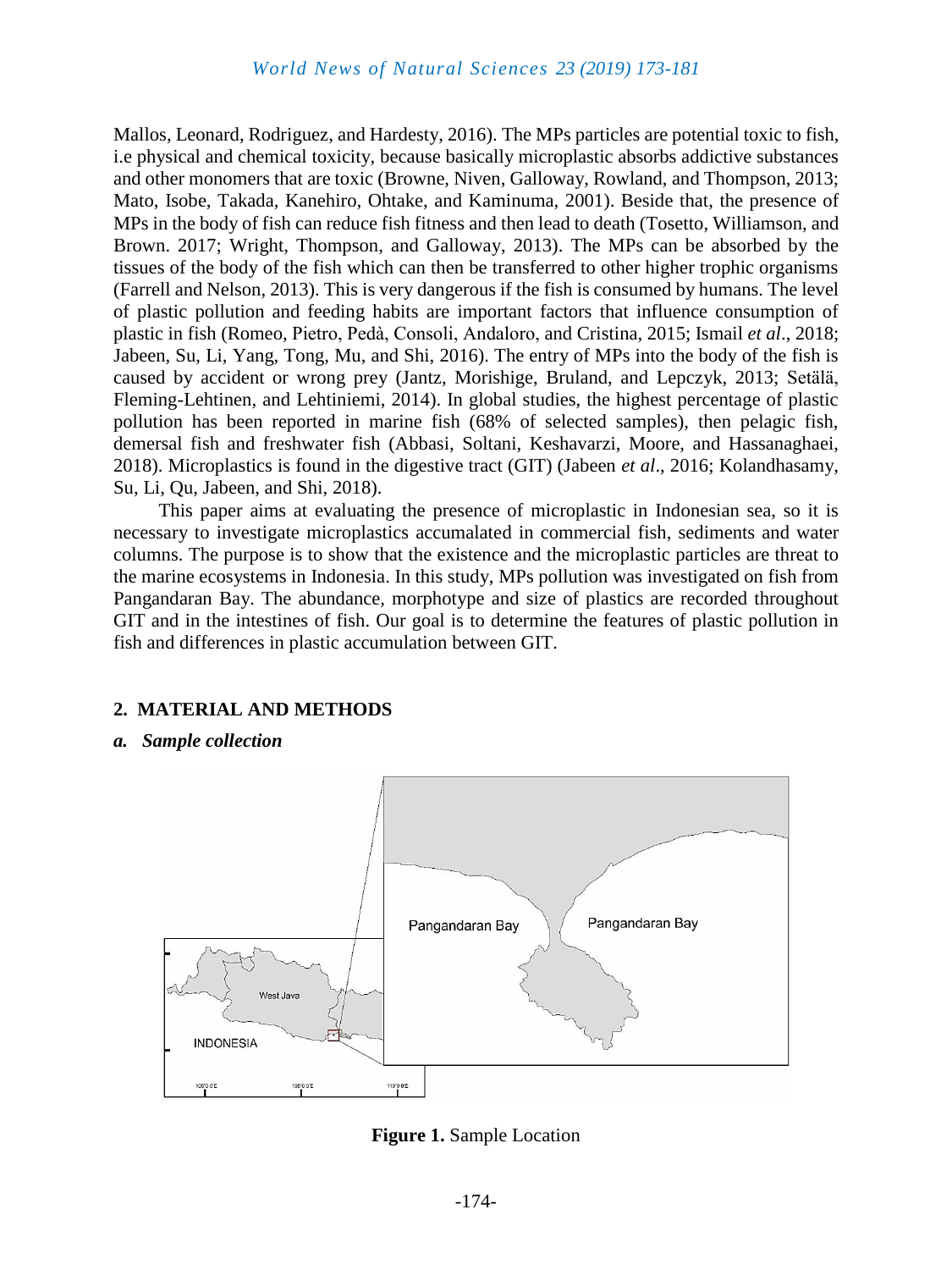These fishes were collected from the Pangandaran Bay, in Indonesian (Supplementary **Fig. 1**), by local fishermen. A total of 18 fishes collected on April 2018, representing 2 species among other *Trichiurus* sp*.* and *Johnius* sp. are studied.

The total weight and weight of the fish GIT were calculated, and the total length of each fish was recorded with the accuracy of 0.1 g and 0.1 cm, respectively (Jabeen *et al*., 2016; Romeo *et al*., 2015). Microplastic accumulation was calculated from the intestinal tract and fish stomach or GIT of fish of the location of sample shown in Figure 1.

### *b. Nitric Acid Solution, Hydogen Peroxide and Fe II (Solution)*

The GIT sample was immersed in 20% alcohol, then the fish GIT was crushed with a mixture of nitric acid (65%) with a ratio of 5 : 1. Soaking was carried out for 24 hours in an acidic room. Then the suspension was boiled for 10 minutes and left for 30 minutes (Witte, Devriese, Bekaert, Hoffman, Vandermeersch, Cooreman, and Robbens, 2014). The suspension was then diluted with distilled water, 4 times and filtered with a 0.5 mm filter with a vacuum filtering method. The filtered particles were observed under the stereo microscope  $(40 \times$ magnification). Microplastics were then found of counted types, measurements of length and area of the bridge were done, with the number of particles.

Microplastic methods in these waters can be used to analyze plastic debris as suspended solids in water samples collected by plankton nett, while for processing water samples using a solution of hydrogen peroxide and Fe II. Water samples added 20 mL of a solution of 0.05 M FE (II) to a glass, then added hydrogen peroxide 30%. Then let the mixture stand and close, after being allowed to heat up to 75 ºC on the electric stove for 30 minutes. If organic matter is still visible, add 30% hydrogen peroxide until no natural organic material is seen. Then add 6 g of NaCl per 20 mL of sample to increase water density. Next the last microscope test which is weighing the vial, including the label and stamp; then the samples were identified from the 0.3 mm filter using a monocular microscope to see the number and type of microplastic.

#### *c. Filtration*

Saturated salt solution is used as a separation between microplastic and not microplastic by floatation on microplastic. Saturated salt solution, was prepared with a concentration of 1.2 g / mL. Approximately 800 mL of NaCl is inserted into the bottle of the GIT sample, then left for a moment.

The solution is filtered through Wattman paper No. 1 using a vacuum pump. After the filtration process, filter paper is stored in a Petri dish with its lid to observe microplastic particles using a microscope. This procedure has been followed as explained by Van Cauwenberghe and Janssen (2014), and Jabeen *et al.*, (2016).

## *d. Microplastics Visual Identification*

The microplastics particles are assessed visually (Hidalgo-Ruz, Gutow, Thompson, and Thiel, 2012). Microplastics are classified according to Jabeen *et al.*, (2016) and categorized by type into fibers (elongated), fragments (small corner pieces), pellets (round, ovoid), and films (thin, soft, transparent)**.**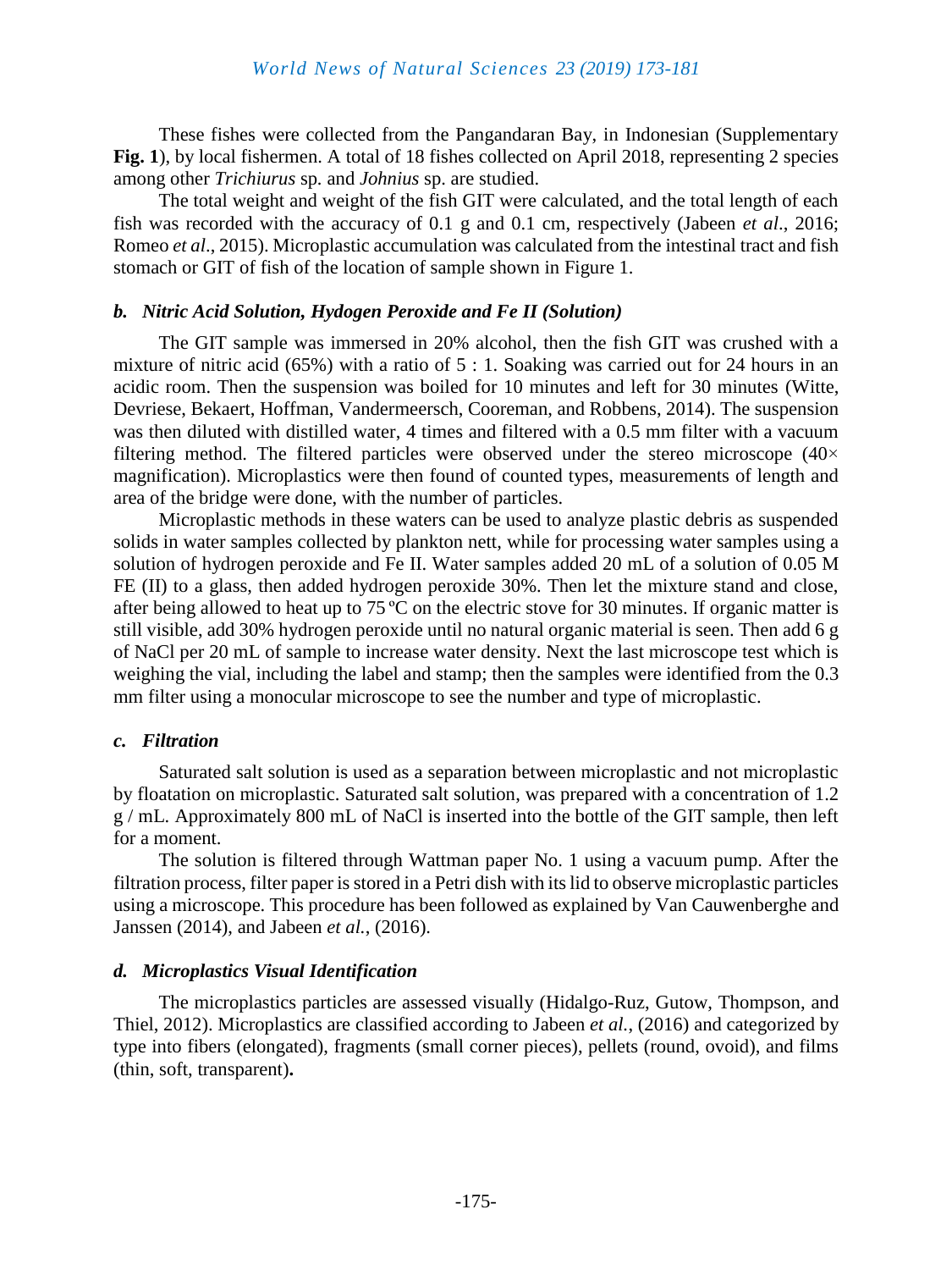## *e. Statistical analysis*

To verify the significant difference between the number of plastic particles and the type of fish, a statistical analysis was performed by using a one-way ANOVA test at a 0.05 level of significance (modified for variant homogenization) using Excel software.

## **3. RESULTS AND DISCUSSION**

## **3. 1. Size and Weight of Fish**

At the time of fishing, fishermen get a variety of fish products. There are only two types of fish which, according to fishermen, are of economic value, or human consumption. This species can represent consumption fish which can be investigated for MPs presence in its GIT. The measured fish yield is presented in **Table 1**, the intestinal weight of *Trichiurus* sp. is around 3.38% of total weight, while the weight of the *Johnius* sp. intestine is around 0.46% of total weight. Microplastic was found in the digestive tract of all fish with fragments (49.74%), fiber  $(22.8\%)$ , and films  $(27.46\%)$ , with sizes ranging from 0.12 to 5 mm.

**Table 1.** Number of species caught from fisherman (*n*) together with the average (and minimum and maximum) total lengths (cm), total weights (g), and weight of GIT (g)

|                     | Trichius sp.                           | Johnius sp.                            |
|---------------------|----------------------------------------|----------------------------------------|
| n                   | 6                                      | 12                                     |
| <b>Total Lenght</b> | $\bar{x}$ : 278.8<br>$(200.3 - 440.8)$ | $\bar{x}$ : 175.1<br>$(100.4 - 245.6)$ |
| <b>Total Weight</b> | $\bar{x}$ : 50.5<br>$(24.3 - 104.5)$   | $\bar{x}$ : 84.4<br>$(25.4 - 160.2)$   |
| Weight of GIT       | $\bar{x}:1.6$<br>$(0.61 - 4.73)$       | $\bar{x}:0.4$<br>$(0.04 - 1.7)$        |

## **3. 2. MPs in GIT of Fish**

The MPs was found in all sample fish, accumulated in the digestive tract of fish. The total number of microplastic found was 193 particles, of which *Johnius* sp. accumulated more microplastic compared to *Trichiurus* sp. (**Figure 2**). **Table 2** shows that some marine organisms are exposed to microplastic in their digestive tract. In this study, microplastic observations were visualized and differentiated, based on the shape of the microplastic (Abbasi *et al*., 2018; Jabeen *et al*., 2016). Microscopic types of fragments, films and fibers were found in the GIT, but only types of microplastic fragments were found in all digestive tracts of fish.

**Figure 3** shows the size of the MPS in the digestive tract of fish not more than 0.5 mm. The type of fiber is the longest of the other types of MPs. The MPs size that accumulates around 0.07 to 0.5 mm (Eerkes-Medrano, Thompson, and Aldridge, 2015). The microplastic color visualized in Figure 3 shows red, black, green and blue.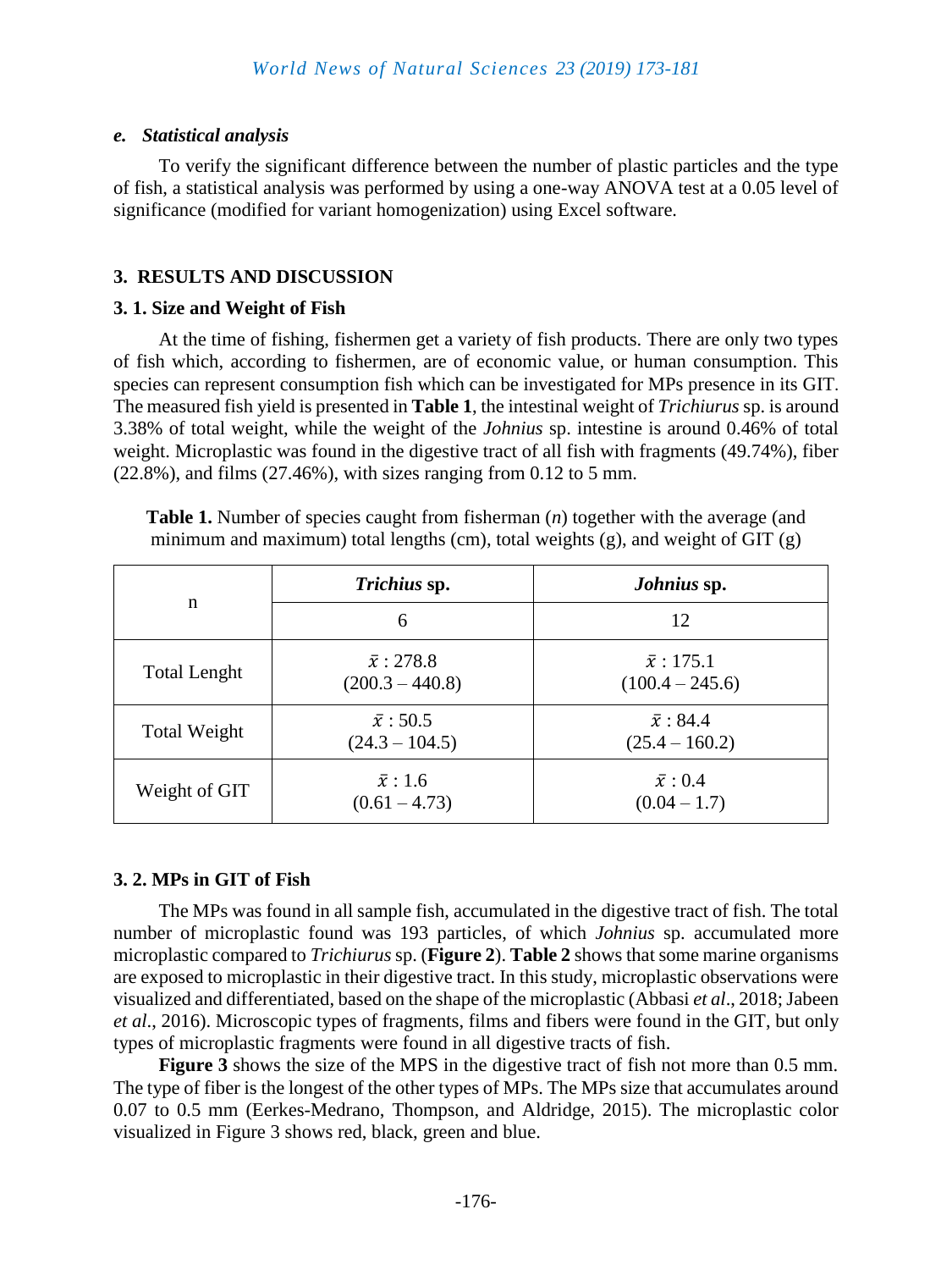| N <sub>0</sub> | Spesies / organism         | <b>Feeding Habits</b> | <b>MPs</b> |                    | Location of                          | Reference                |
|----------------|----------------------------|-----------------------|------------|--------------------|--------------------------------------|--------------------------|
|                |                            |                       | Fragmen    | Fiber              | Fishing                              |                          |
| 1              | Scarus quoyi               | Herbivore             | 100%       | 0%                 | Java Sea                             |                          |
| 2              | Chaetodon guttatissimus    | Herbivore             | 100%       | 0%                 | Java Sea                             | (Ismail et al.,<br>2018) |
| 3              | Priachantus tayanus        | Herbivore             | 100%       | 0%                 | Java Sea                             |                          |
| $\overline{4}$ | Valamugil seheli           | Herbivore             | 95%        | 5%                 | Java Sea                             |                          |
| 5              | lutjanus lutjanus          | Carnivore             | 93,29%     | 6,71%              | Java Sea                             |                          |
| 6              | Lethrinus atkisoni         | Carnivore             | 99,39%     | 0.61%              | Java Sea                             |                          |
| 7              | Pletorhinchus chrysotaenia | Omnivore              | 94,81%     | 5,19%              | Java Sea                             |                          |
| 8              | Macrofauna                 | Plankton              | 100%       |                    | Ambon Bay                            | (Uneputty,<br>1997)      |
| 9              | Epinephelus sp.            | Carnivore             | n.a.       | n.a.<br>(dominant) | Pelabuanratu<br>bay and ancol<br>bay | (Hapitasari,<br>2016)    |
| 10             | Lutjanus sp.               | Carnivore             | n.a.       | n.a.<br>(dominant) |                                      |                          |
| 11             | Johnius sp.                | Omnivore              | 52,33%     | 25,78%             | Pangandaran<br>Bay                   | This Study               |
| 12             | Trichiurus sp.             | Carnivore             | 43,37%     | 37,66%             |                                      |                          |

**Table 2.** Abundance of microplastics in marine organism from Indonesian



**Figure 2.** Boxplot Accumulated of *Johnius* sp. compared to *Trichiurus* sp.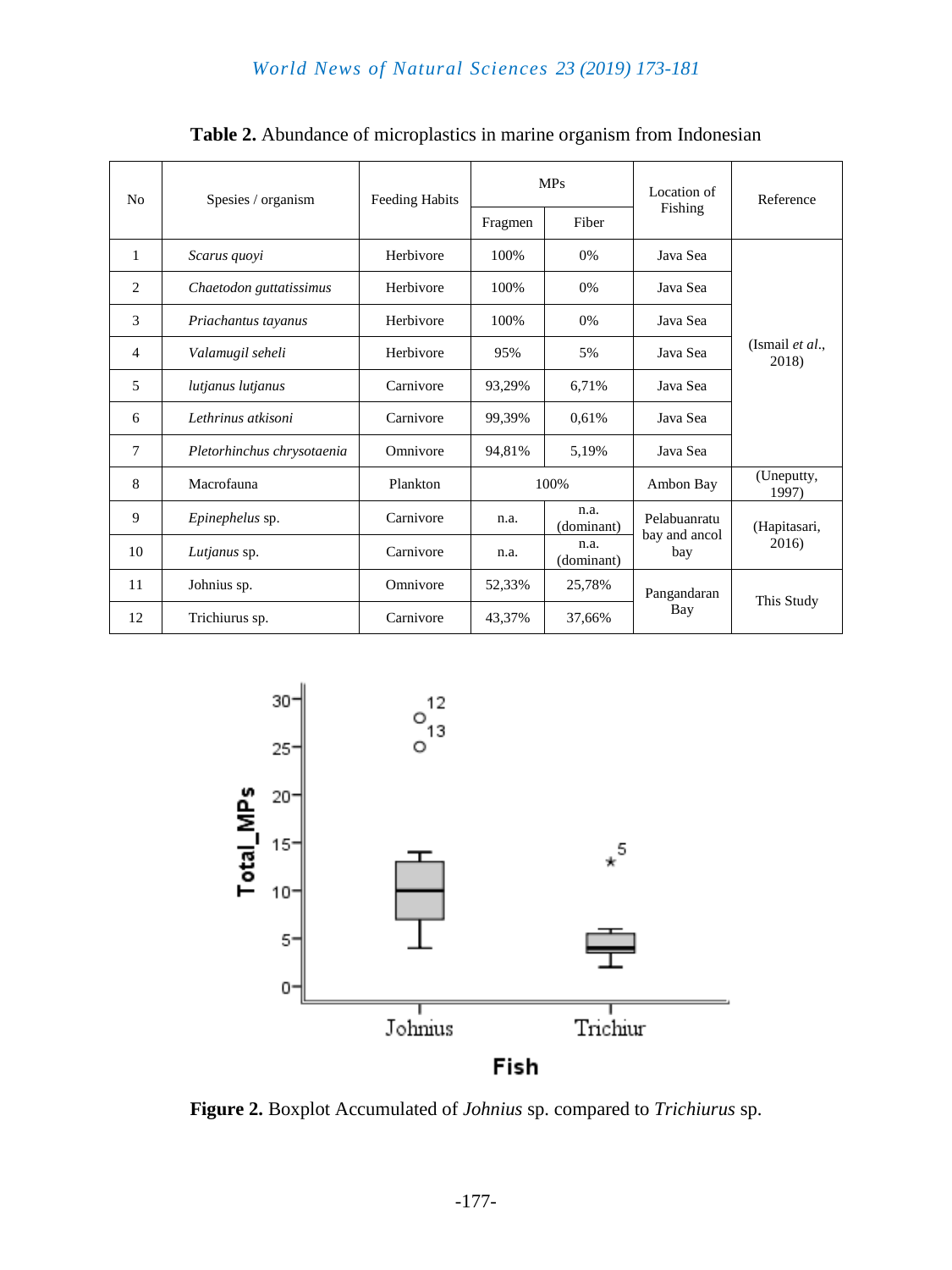The cause of microplastic entry into the digestive tract is due to the wrong prey or accidentally consumed by fish *(Boerger, Lattin, Moore, and Moore, 2010; Kolandhasamy et al*., 2018; Setälä *et al*., 2014). The wrong of preying for these two fish may not be the right reason for microplastic presence in the digestive tract, because these fish are predatory or carnivorous fish. The prey of *Johnius* sp. is a type of crustaceans, while *Trichiurus* sp. is a type of small fish. The most likely there is MPs transfer from the food web (Fanini and Lowry, 2014; Setälä *et al*., 2014).



(a) Film (b) Fiber (c) Fragment

**Figure 3.** Microplastics types in GIT of Fish

*Johnius* sp. accumulates more MPs compared to *Trichiurus* sp., even though the two fish are carnivorous fish. This is estimated because it is related to the food habits. Food habits of *Johnius* sp. are crustaceans, while *Trichiurus* sp. is small fish. Crustaceans spend more of their lives in the bottom of the waters, these waters are the site of accumulation of microplastic Graca, Szewc, Zakrzewska, Dolega, and Szczerbowska-Boruchowska, 2017; Munari, Infantini, Scoponi, Rastelli, Corinaldesi, Mistri, and Sea, 2017).

The more microplastic types of fragments are found, this is in harmony with the presence of macro-sized plastic waste around the Pangandaran. The MPs fragments come from macrosized plastic degradation due to physical or marine chemistry (Wang, Tan, Peng, Qiu, and Li, 2016), whereas the presence of fiber types is thought to originate from fishermen's activities, which come from degraded fishing nets.

There were statistically significant differences in the abundance of *Trichiurus* sp. and *Johnius sp.* fish (0.03 < 0.05), so that *Jonius sp.* fish had a higher potential for ingestion MPs.

#### **4. CONCLUSION**

Microplastic was found in the digestive tract of all fish, with fragments (49.74%), fiber  $(22.8\%)$ , and films  $(27.46\%)$ , with sizes ranging from 0.12 to 5 mm.

#### **Acknowledgement**

This study was funded in part by the 2018 Unpad Internal Grants (HIU), Padjadjaran University, Indonesia.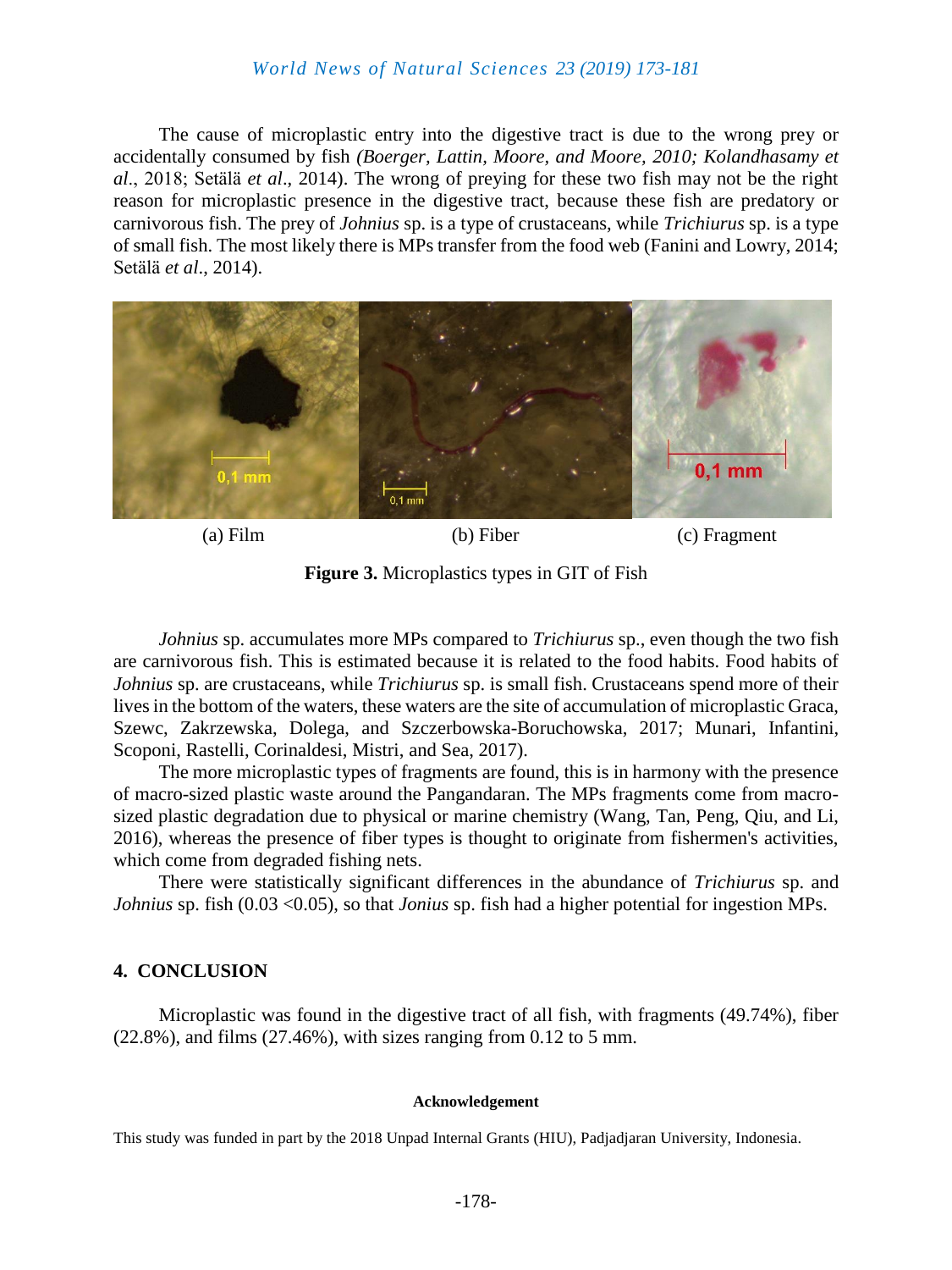## **Reference**

- [1] Abbasi, S., Soltani, N., Keshavarzi, B., Moore, F., and Hassanaghaei, M., 2018. Microplastics in different tissues of fish and prawn from the Musa Estuary, Persian Gulf. *Chemosphere.* https://doi.org/10.1016/j.chemosphere.2018.04.076
- [2] Andrady, A.L., 2011. Microplastics in the marine environment. *Marine Pollution Bulletin* 62, 1596–1605. https://doi.org/10.1016/j.marpolbul.2011.05.030
- [3] Boerger, C.M., Lattin, G.L., Moore, S.L., and Moore, C.J., 2010. Plastic ingestion by planktivorous fishes in the North Pacific Central Gyre. *Marine Pollution Bulletin* 60, 2275–2278. https://doi.org/10.1016/j.marpolbul.2010.08.007
- [4] Browne, M.A., Niven, S.J., Galloway, T.S., Rowland, S.J., and Thompson, R.C., 2013. Microplastic Moves Pollutants and Additives to Worms, Reducing Functions Linked to Health and Biodiversity. *Current Biology* 23, 2388–2392. https://doi.org/10.1016/j.cub.2013.10.012
- [5] Dhamar, A., Vita, N., Joei, C., Boulkamh, A., Sulistyo, I., Lebarillier, S., Akhlus, S., Doumenq, P., and Wong-wah-chung, P., 2017. Beach macro-litter monitoring and fl oating microplastic in a coastal area of Indonesia. *[Marine Pollution Bulletin](https://www.sciencedirect.com/science/journal/0025326X)* [Volume](https://www.sciencedirect.com/science/journal/0025326X/122/1)  [122, Issues 1–2,](https://www.sciencedirect.com/science/journal/0025326X/122/1) 15 September 2017, Pages 217-225. https://doi.org/10.1016/j.marpolbul.2017.06.046
- [6] Eerkes-Medrano, D., Thompson, R.C., and Aldridge, D.C., 2015. Microplastics in freshwater systems: A review of the emerging threats, identification of knowledge gaps and prioritisation of research needs. *Water Research* [Volume 75,](https://www.sciencedirect.com/science/journal/00431354/75/supp/C) 15 May 2015, Pages 63-82. https://doi.org/10.1016/j.watres.2015.02.012
- [7] Fanini, L. and Lowry, J., 2014. Coastal talitrids and connectivity between beaches: A behavioural test. *Journal of Experimental Marine Biology and Ecology* 457, 120–127. https://doi.org/10.1016/j.jembe.2014.04.010
- [8] Farrell, P. and Nelson, K., 2013. Trophic level transfer of microplastic: Mytilus edulis (L.) to Carcinus maenas (L.). *Environmental Pollution* https://doi.org/10.1016/j.envpol.2013.01.046
- [9] Graca, B., Szewc, K., Zakrzewska, D., Doługa, A., and Szczerbowska-Boruchowska, M., 2017. Sources and fate of microplastics in marine and beach sediments of the Southern Baltic Sea??? a preliminary study. *Environmental Science and Pollution Research.* https://doi.org/10.1007/s11356-017-8419-5
- [10] Hidalgo-Ruz, V., Gutow, L., Thompson, R.C., and Thiel, M., 2012. Microplastics in the Marine Environment: A Review of the Methods Used for Identification and Quantification. *Environmental Science & Technology* 46, 3060–3075. https://doi.org/10.1021/es2031505
- [11] Intan Sari Dewi, A.A.B. dan I.R.R., 2015. Distribusi mikroplastik pada sedimen di Muara Badak , Kabupaten Kutai Kartanegara Distribution of microplastic at sediment in the Muara Badak Subdistrict , Kutai Kartanegara Regency. *Depik* 4, 121–131. https://doi.org/10.13170/depik.4.3.2888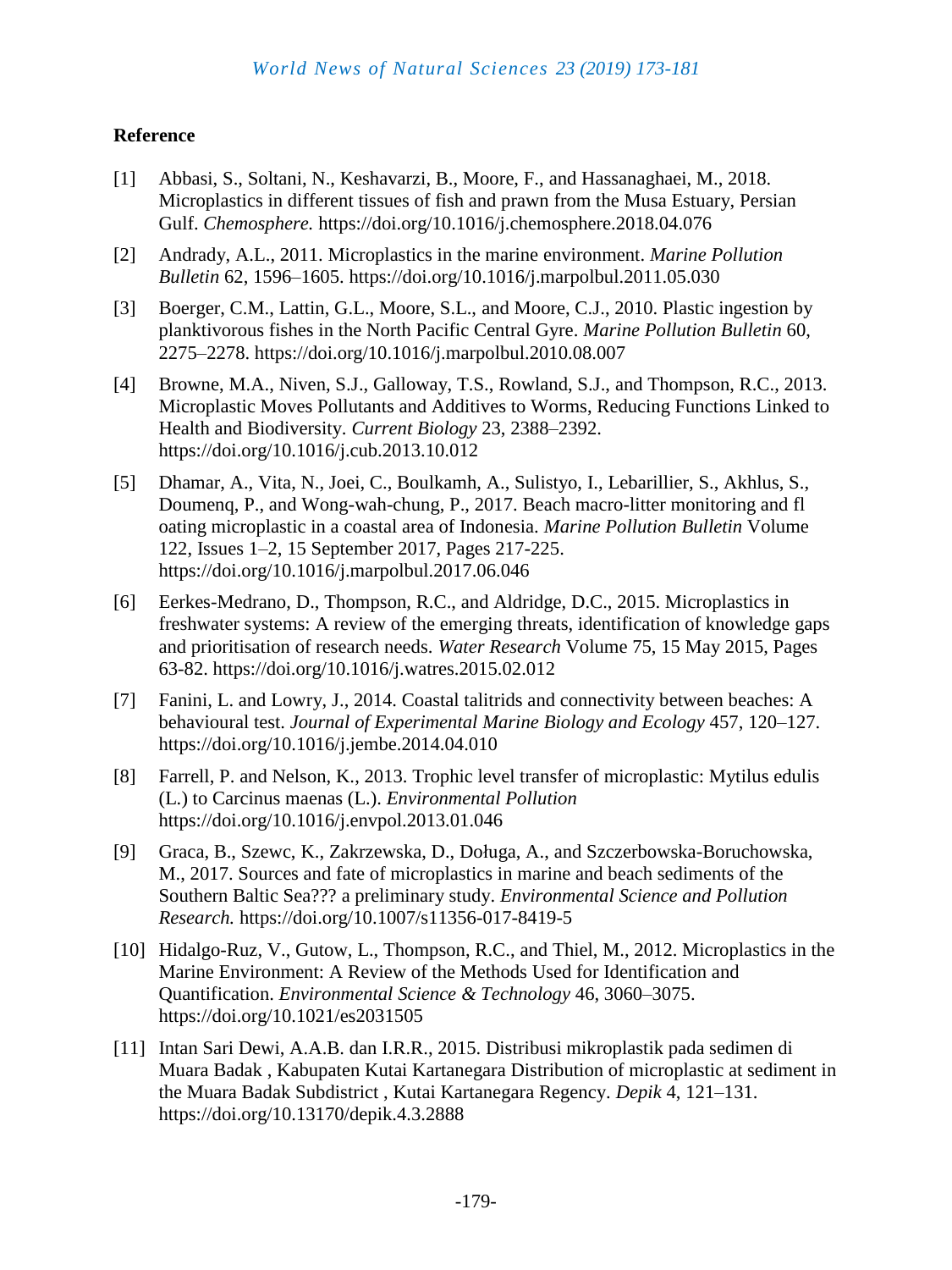- [12] Ismail, M.R., Lewaru, M.W., and Prihadi, D.J., 2018. Microplastics Ingestion by Fish in the Biawak Island. *World Scientific News* 106, 230–237.
- [13] Jabeen, K., Su, L., Li, J., Yang, D., Tong, C., Mu, J., and Shi, H., 2016. Microplastics and mesoplastics in fish from coastal and fresh waters of China. *Environmental Pollution* 221, 141–149. https://doi.org/10.1016/j.envpol.2016.11.055
- [14] Jambeck, J.R., Geyer, R., Wilcox, C., Siegler, T.R., Perryman, M., Andrady, A., Narayan, R., and Law, K.L., 2015. Plastic waste inputs from land into the Ocean. *Marine Pollution* 768–771.
- [15] Jantz, L.A., Morishige, C.L., Bruland, G.L., and Lepczyk, C.A., 2013. Ingestion of plastic marine debris by longnose lancetfish (Alepisaurus ferox) in the North Pacific Ocean. *Marine Pollution Bulletin* 69, 97–104. https://doi.org/10.1016/j.marpolbul.2013.01.019
- [16] Kolandhasamy, P., Su, L., Li, J., Qu, X., Jabeen, K., and Shi, H., 2018. Science of the Total Environment Adherence of microplastics to soft tissue of mussels : A novel way to uptake microplastics beyond ingestion. *Science of the Total Environment* 610–611, 635–640. https://doi.org/10.1016/j.scitotenv.2017.08.053
- [17] Mato, Y., Isobe, T., Takada, H., Kanehiro, H., Ohtake, C., and Kaminuma, T., 2001. Plastic Resin Pellets as a Transport Medium for Toxic Chemicals in the Marine Environment. *Environmental Science & Technology* 35, 318–324. https://doi.org/10.1021/es0010498
- [18] Munari, C., Infantini, V., Scoponi, M., Rastelli, E., Corinaldesi, C., Mistri, M., and Sea, R., 2017. Microplastics in the sediments of Terra Nova Bay (Ross Sea , Antarctica). *Marine Pollution Bulletin* 122, 161–165. https://doi.org/10.1016/j.marpolbul.2017.06.039
- [19] Romeo, T., Pietro, B., Pedà, C., Consoli, P., Andaloro, F., and Cristina, M., 2015. First evidence of presence of plastic debris in stomach of large pelagic fish in the Mediterranean Sea. *Marine Pollution Bulletin* https://doi.org/10.1016/j.marpolbul.2015.04.048
- [20] Setälä, O., Fleming-Lehtinen, V., and Lehtiniemi, M., 2014. Ingestion and transfer of microplastics in the planktonic food web. *Environmental Pollution.*  https://doi.org/10.1016/j.envpol.2013.10.013
- [21] Thevenon, F. and Carroll, C., 2015. Plastic debris in the ocean: the characterization of marine plastics and their environmental impacts, situation analysis report. IUCN Librasy System. ISBN: 978-2-8317-1696-1. https://doi.org/10.2305/IUCN.CH.2014.03.en
- [22] Tosetto, L., Williamson, J.E., and Brown, C., 2017. Trophic transfer of microplastics does not affect fish personality. *Animal Behaviour* 123, 159–167. https://doi.org/10.1016/j.anbehav.2016.10.035
- [23] Uneputty, P. and Evans S.M. The impact of plastic debris on the biota of tidal flats in Ambon Bay (eastern Indonesia). *[Marine Environmental Research](https://www.sciencedirect.com/science/journal/01411136)* [Volume 44, Issue 3,](https://www.sciencedirect.com/science/journal/01411136/44/3) October 1997, Pages 233-242